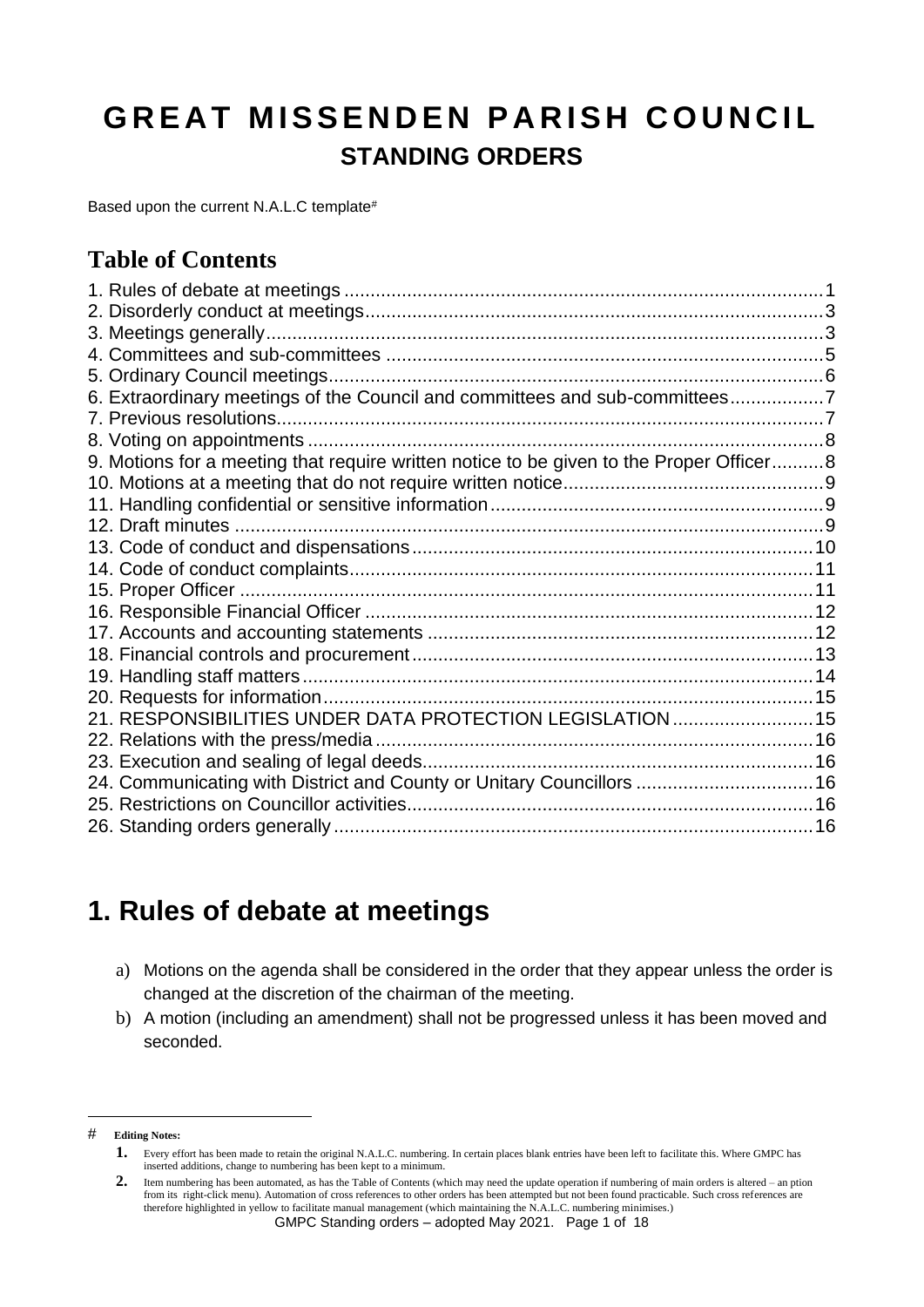- c) A motion on the agenda that is not moved by its proposer may be treated by the chairman of the meeting as withdrawn.
- d) If a motion (including an amendment) has been seconded, it may be withdrawn by the proposer only with the consent of the seconder and the meeting.
- e) An amendment is a proposal to remove or add words to a motion. It shall not negate the motion.
- f) If an amendment to the original motion is carried, the original motion as amended becomes the substantive motion upon which further amendment(s) may be moved.
- g) An amendment shall not be considered unless verbal notice of it is given at the meeting and, if requested by the chairman of the meeting, is expressed in writing to the chairman.
- h) A Councillor may move an amendment to his own motion if agreed by the meeting. If a motion has already been seconded, the amendment shall be with the consent of the seconder and the meeting.
- i) If there is more than one amendment to an original or substantive motion, the amendments shall be moved in the order directed by the chairman of the meeting.
- j) Subject to standing order  $1(k)$  only one amendment shall be moved and debated at a time, the order of which shall be directed by the chairman of the meeting.
- k) One or more amendments may be discussed together if the chairman of the meeting considers this expedient but each amendment shall be voted upon separately.
- l) A Councillor may not move more than one amendment to an original or substantive motion.
- m) The mover of an amendment has no right of reply at the end of debate on it.
- n) Where a series of amendments to an original motion are carried, the mover of the original motion shall have a right of reply either at the end of debate of on the first amendment or at the very end of debate on the final substantive motion immediately before it is put to the vote.
- o) ….....
- p) During the debate on a motion, a Councillor may interrupt only on a point of order or a personal explanation and the Councillor who was interrupted shall stop speaking. A Councillor raising a point of order shall identify the standing order which he considers has been breached or specify the other irregularity in the proceedings of the meeting he is concerned by.
- q) A point of order shall be decided by the chairman of the meeting and his decision shall be final.
- r) When a motion is under debate, no other motion shall be moved except:
	- i. to amend the motion;
	- ii. to proceed to the next business;
	- iii. to adjourn the debate;
	- iv. to put the motion to a vote;
	- v. to ask a person to be no longer heard or to leave the meeting;
	- vi. to refer a motion to a committee or sub-committee for consideration;
	- vii. to exclude the public and press;
	- viii. to adjourn the meeting; or
	- ix. to suspend particular standing order(s) excepting those which reflect mandatory statutory or legal requirements.
- s) Before an original or substantive motion is put to the vote, the chairman of the meeting shall be satisfied that the motion has been sufficiently debated and that the mover of the motion under debate has exercised or waived his right of reply.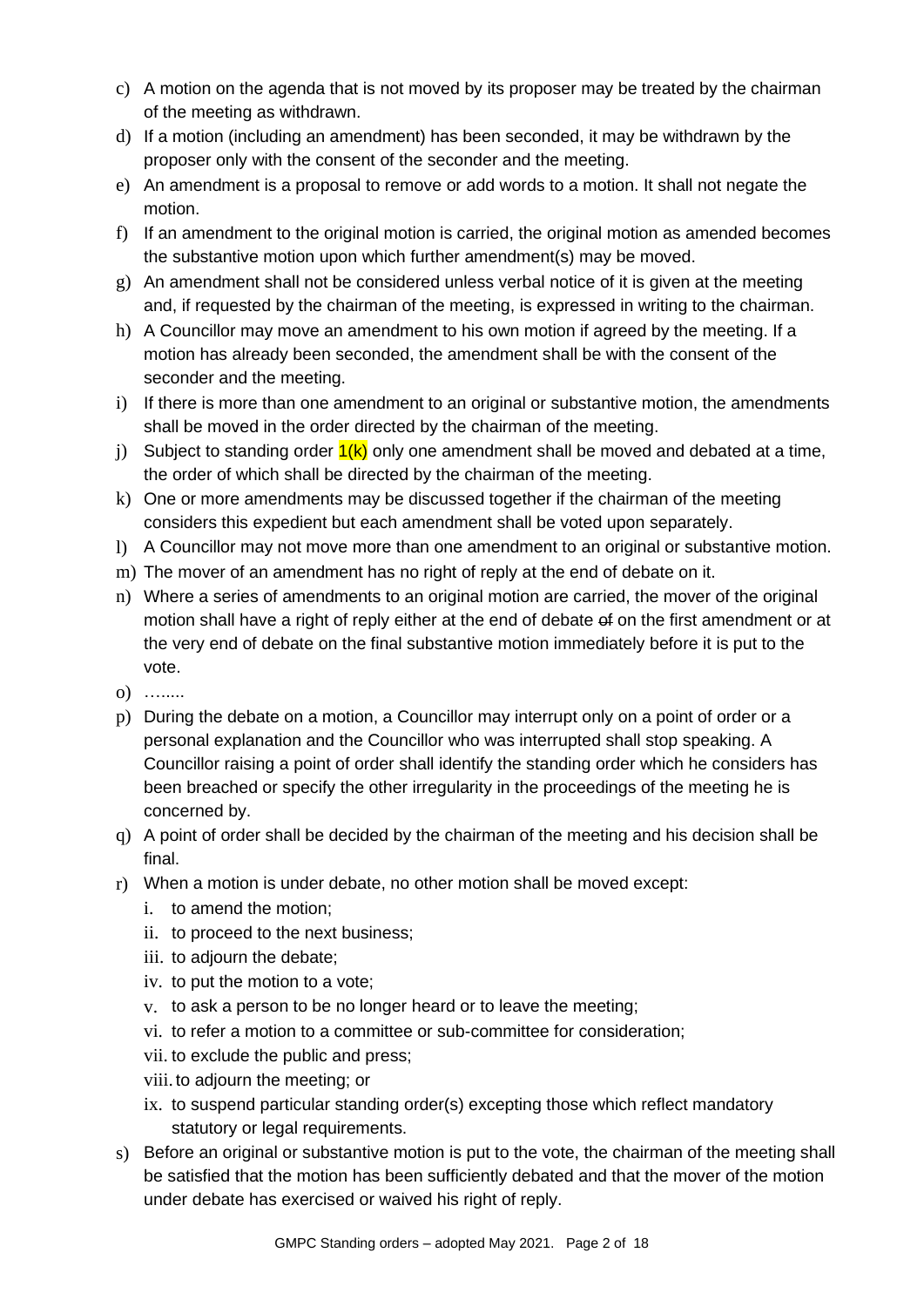t) Excluding motions moved understanding order  $f(r)$  above, the contributions or speeches by a Councillor shall relate only to the motion under discussion and shall not exceed 3 minutes without the consent of the chairman of the meeting.

## <span id="page-2-0"></span>**2. Disorderly conduct at meetings**

- a) No person shall obstruct the transaction of business at a meeting or behave offensively or improperly. If this standing order is ignored, the chairman of the meeting shall request such person(s) to moderate or improve their conduct.
- b) If person(s) disregard the request of the chairman of the meeting to moderate or improve their conduct, any Councillor or the chairman of the meeting may move that the person be no longer heard be or excluded from the meeting. The motion, if seconded, shall be put to the vote without discussion.
- c) If a resolution made under standing order  $2(b)$  is ignored, the chairman of the meeting may take further reasonable steps to restore order or to progress the meeting. This may include temporarily suspending or closing the meeting.

## <span id="page-2-1"></span>**3. Meetings generally**

**Key:**  Mandatory for full Council meetings

- **Mandatory for committee meetings**
- **Mandatory for sub-committee meetings**
- a) **Meetings shall not take place in premises which at the time of the meeting are used for the supply of alcohol, unless no other premises are available free of charge or at a reasonable cost.** 
	- b) **The minimum three clear days for notice of a meeting does not include the day on which notice was issued, the day of the meeting, a Sunday, a day of the Christmas break, a day of the Easter break or of a bank holiday or a day appointed for public thanksgiving or mourning.**
	- c) **The minimum three clear days' public notice for a meeting does not include the day on which the notice was issued or the day of the meeting unless the meeting is convened at shorter notice.**
- d) **Meetings shall be open to the public unless their presence is prejudicial to the public interest by reason of the confidential nature of the business to be transacted or for other special reasons. The public's exclusion from part or all of a meeting shall be by a resolution which shall give reasons for the public's exclusion.**
	- e) Members of the public may make representations, answer questions and give evidence with the chair's permission at a meeting which they are entitled to attend in respect of the business on the agenda
	- f) The period of time designated for public participation at a meeting in accordance with standing order  $3(e)$  above shall not exceed 30 minutes unless directed by the chairman of the meeting.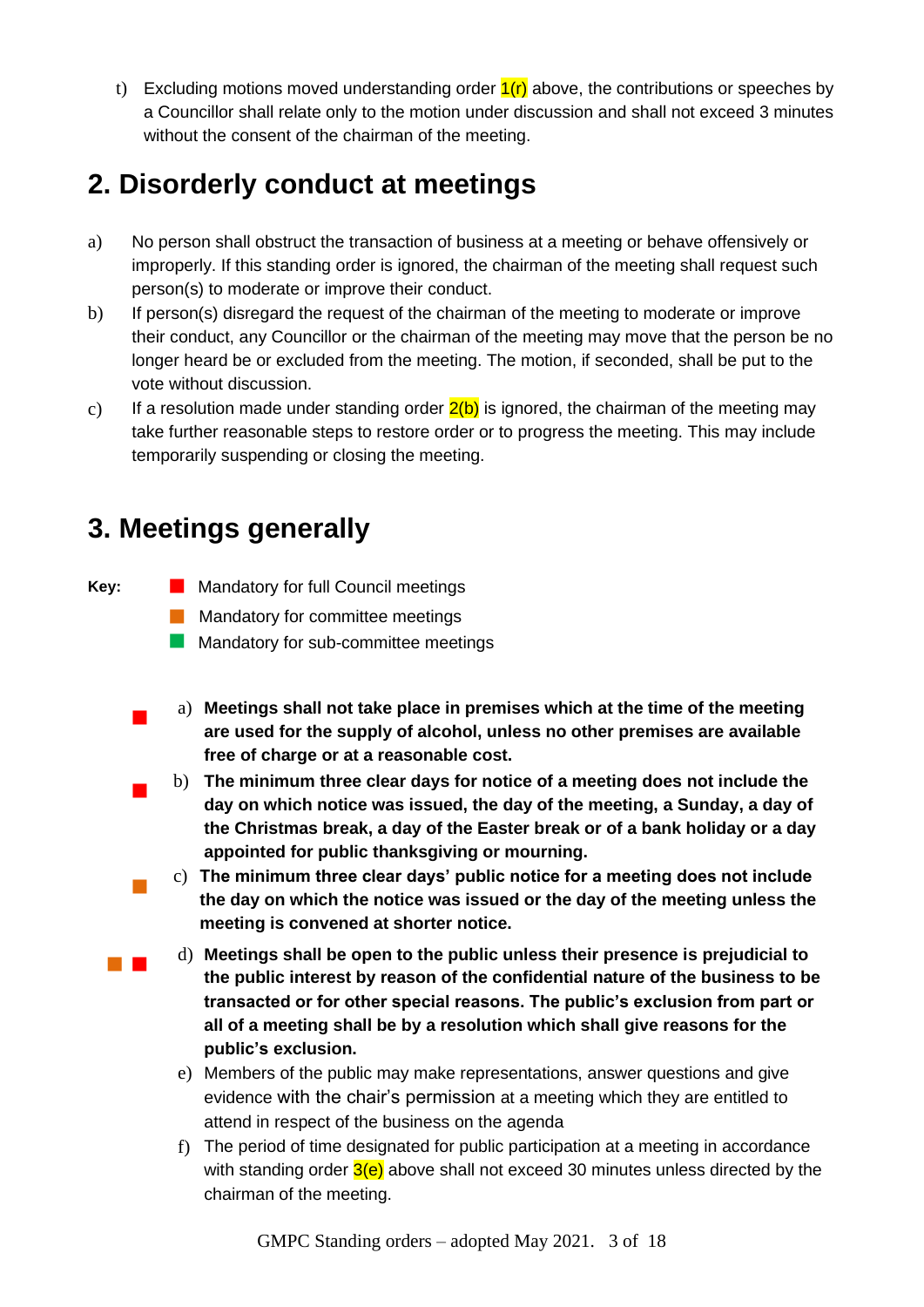- g) Subject to standing order  $3(f)$  above, a member of the public shall not speak for more than 5 minutes.
- h) In accordance with standing order  $3(e)$  above, a question shall not require a response at the meeting nor start a debate on the question. The chairman of the meeting may direct that a written or oral response be given.
- i) A person shall raise his hand when requesting to speak and remain seated when speaking.

j) …..

- k) A person who speaks at a meeting shall direct his comments to the chairman of the meeting.
- l) Only one person is permitted to speak at a time. If more than one person wants to speak, the chairman of the meeting shall direct the order of speaking.
- m) **Photographing, recording, broadcasting or transmitting the proceedings of a meeting by any means is permitted in line with provisions of the Local Government Audit and Accountability Act 2014. The Parish Council respectfully requests that anyone wishing to use recording devices contacts the Council in advance of the meeting to ensure suitable facilities can be provided.**
- n) **The press shall be provided with reasonable facilities for the taking of their report of all or part of a meeting at which they are entitled to be present**.
- o) **Subject to standing orders which indicate otherwise, anything authorised or required to be done by, to or before the Chairman of the Council may in his absence be done by, to or before the Vice-Chairman of the Council (if any).**
- p) **The Chairman, if present, shall preside at a meeting. If the Chairman is absent from a meeting, the Vice-Chairman, if present, shall preside. If both the Chairman and the Vice-Chairman are absent from a meeting, a Councillor as chosen by the Councillors present at the meeting shall preside at the meeting.**
- **q** q) Subject to a meeting being quorate, all questions at a meeting shall be **decided by a majority of the Councillors or Councillors with voting rights present and voting.**
- **TE FIGURE 1** The chairman of a meeting may give an original vote on any matter put to the **vote, and in the case of an equality of votes may exercise his casting vote whether or not he gave an original vote.** *See standing orders 5(i) and (j) below for the different rules that apply in the election of the Chairman of the Council at the annual meeting of the Council.*
	- s) **Unless standing orders provide otherwise, voting on a question shall be by a show of hands. At the request of a Councillor, the voting on any question shall be recorded so as to show whether each Councillor present and voting gave his vote for or against that question.** Such a request shall be made before moving on to the next item of business on the agenda.
	- t) The minutes of a meeting shall include an accurate record of the following:
		- i. the time and place of the meeting;
- **i** ii. the names of Councillors present and absent;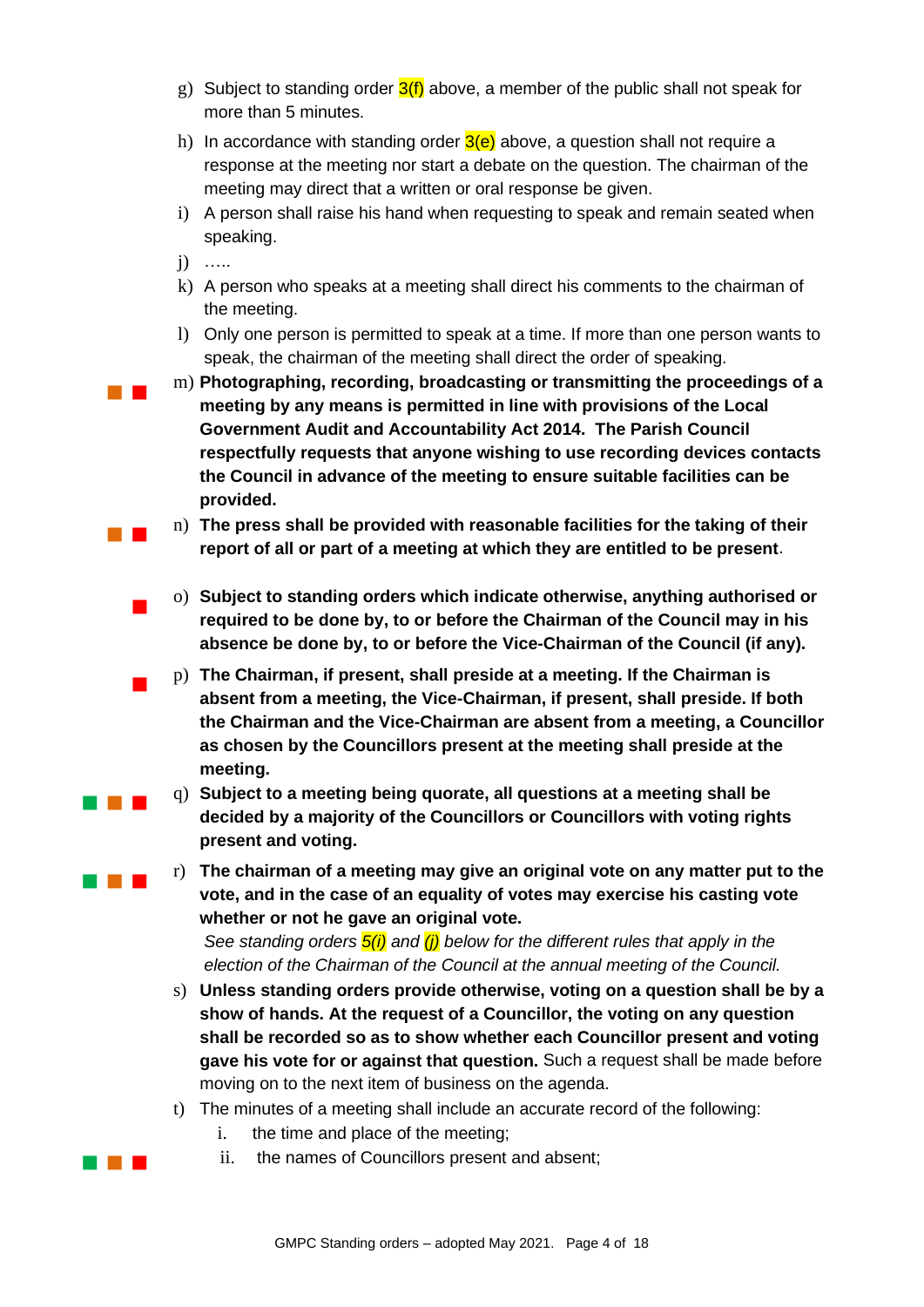- iii. interests that have been declared by Councillors and non-Councillors with voting rights:
- iv. whether a Councillor or non-Councillor with voting rights left the meeting when matters that they held interests in were being considered;
- v. if there was a public participation session; and
- vi. the resolutions made.
- u) **A Councillor or a non-Councillor with voting rights who has a disclosable pecuniary interest or another interest as set out in the Council's code of conduct in a matter being considered at a meeting is subject to statutory limitations or restrictions under the code on his right to participate and vote on that matter.**
- v) **No business may be transacted at a meeting unless at least one-third of the whole number of members of the Council are present and in no case shall the quorum of a meeting be less than three.**

*See standing order 4d(viii) below for the quorum of a committee or subcommittee meeting.* 

- **IF A If a meeting is or becomes inquorate no business shall be transacted** and the meeting shall be closed. The business on the agenda for the meeting shall be adjourned to another meeting.
	- x) A meeting shall not exceed a period of two and a half hours.

#### <span id="page-4-0"></span>**4. Committees and sub-committees**

- **a) Unless the Council determines otherwise, a committee may appoint a sub-committee whose terms of reference and members shall be determined by the committee.**
- **b) The members of a committee may include non-Councillors unless it is a committee which regulates and controls the finances of the Council.**
- **c) Unless the Council determines otherwise, all the members of an advisory committee and a sub-committee of the advisory committee may be non-Councillors.**
- **d)** The Council may appoint standing committees or other committees as may be necessary, and:
	- **i.** shall determine their terms of reference;
	- **ii.** shall determine the number and time of the ordinary meetings of a standing committee up until the date of the next annual meeting of Council;
	- **iii.** shall permit a committee, other than in respect of the ordinary meetings of a committee, to determine the number and time of its meetings;
	- **iv.** shall, subject to standing orders 4(b) and (c) appoint and determine the terms of office of members of such a committee;
	- **v.** may, subject to standing orders  $\frac{4(b)}{c}$  and  $\frac{1}{c}$ , appoint and determine the terms of office of the substitute members to a committee whose role is to replace the ordinary members at a meeting of a committee if the ordinary members of the committee confirm to the Proper Officer 7 days before the meeting that they are unable to attend;
	- **vi.** shall, after it has appointed the members of a standing committee, appoint the chairman of the standing committee;
	- **vii.** shall permit a committee other than a standing committee, to appoint its own chairman at the first meeting of the committee;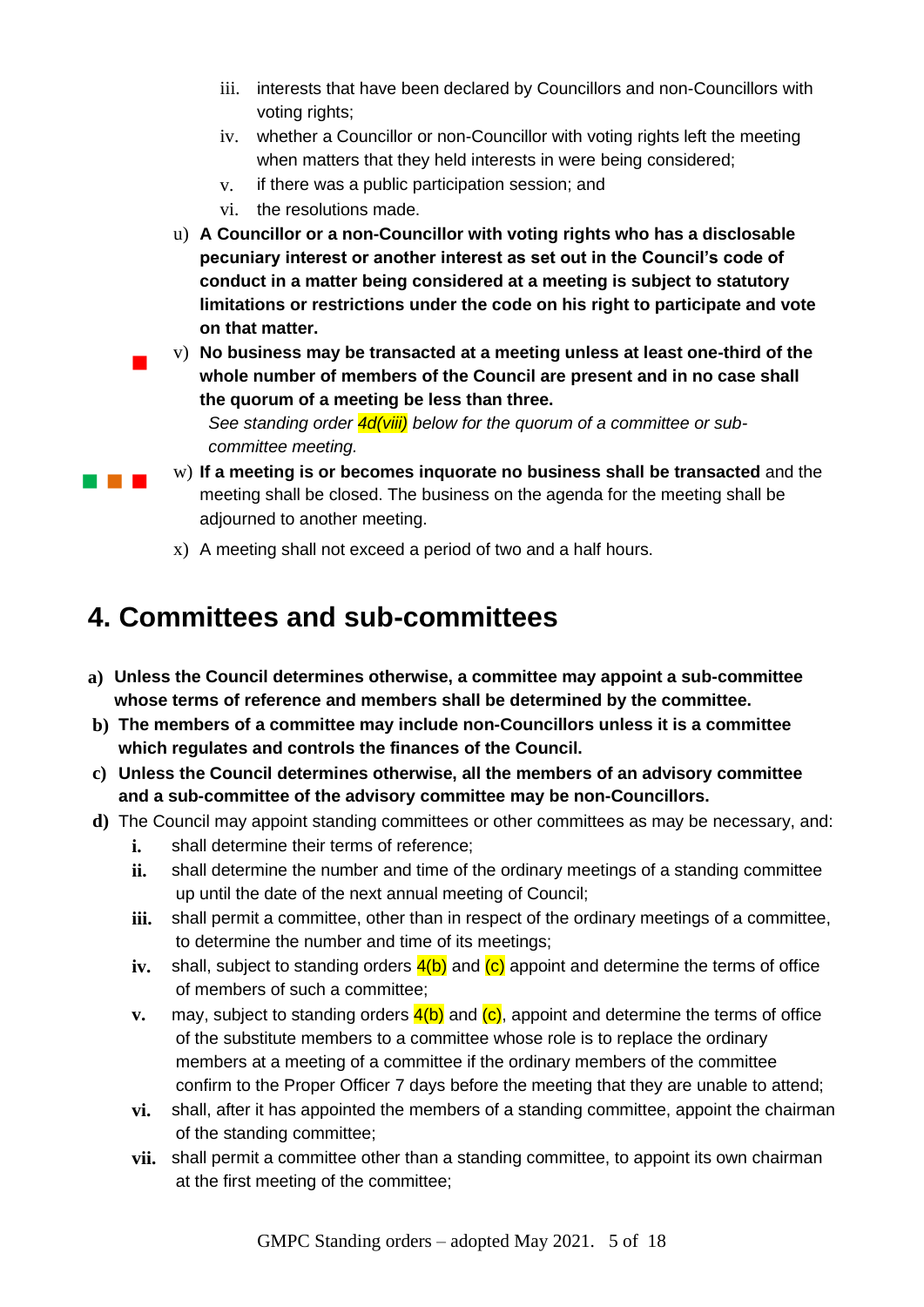- **viii.** shall determine the place, notice requirements and quorum for a meeting of a committee and a sub-committee which in both cases shall be no less than three;
- **ix.** shall determine if the public may participate at a meeting of a committee;
- **x.** shall determine if the public and press are permitted to attend the meetings of a subcommittee and also the advance public notice requirements, if any, required for the meetings of a sub-committee;
- **xi.** shall determine if the public may participate at a meeting of a sub-committee that they are permitted to attend; and
- **xii.** may dissolve a committee or a sub-committee.

## <span id="page-5-0"></span>**5. Ordinary Council meetings**

- **a) In an election year, the annual meeting of the Council shall be held on or within 14 days following the day on which the new Councillors elected take office.**
- **b) In a year which is not an election year, the annual meeting of a Council shall be held on such day in May as the Council may direct.**
- **c) If no other time is fixed, the annual meeting of the Council shall take place at 6pm.**
- **d) In addition to the annual meeting of the Council, at least three other ordinary meetings shall be held in each year on such dates and times as the Council directs.**
- **e) The first business conducted at the annual meeting of the Council shall be the election of the Chairman and Vice-Chairman (if any) of the Council.**
- **f) The Chairman of the Council, unless he has resigned or becomes disqualified, shall continue in office and preside at the annual meeting until his successor is elected at the next annual meeting of the Council.**
- **g) The Vice-Chairman of the Council, if any, unless he resigns or becomes disqualified, shall hold office until immediately after the election of the Chairman of the Council at the next annual meeting of the Council.**
- **h) In an election year, if the current Chairman of the Council has not been re-elected as a member of the Council, he or she shall preside at the annual meeting until a successor Chairman of the Council has been elected. The current Chairman of the Council shall not have an original vote in respect of the election of the new Chairman of the Council but shall give a casting vote in the case of an equality of votes.**
- **i) In an election year, if the current Chairman of the Council has been re-elected as a member of the Council, he or she shall preside at the meeting until a new Chairman of the Council has been elected. He or she may exercise an original vote in respect of the election of the new Chairman of the Council and must give a casting vote in the case of an equality of votes.**
- **j)** Following the election of the Chairman of the Council and Vice-Chairman (if any) of the Council at the annual meeting of the Council, the business of the annual meeting shall include:
	- **i. In an election year, delivery by the Chairman of the Council and Councillors of their acceptance of office forms unless the Council resolves for this to be done at a later date**. **In a year which is not an election year, delivery by the Chairman of the Council of his acceptance of office form unless the Council resolves for this to be done at a later date;**
	- **ii.** Confirmation of the accuracy of the minutes of the last meeting of the Council;
	- **iii.** Receipt of the minutes of the last meeting of a committee;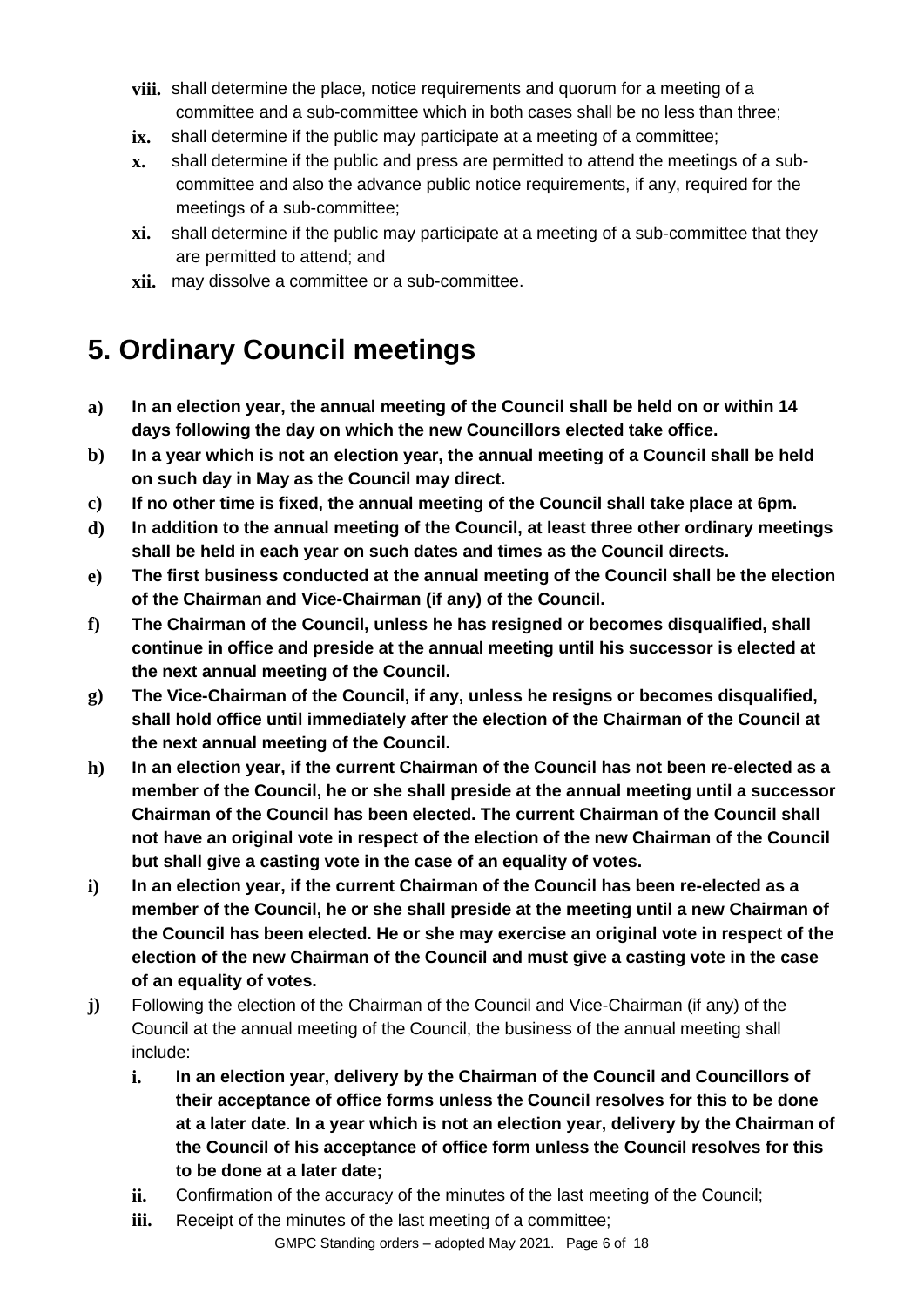- **iv.** Consideration of the recommendations made by a committee;
- **v.** Review of delegation arrangements to committees, sub-committees, staff and other local authorities;
- **vi.** Review of the terms of reference for committees;
- **vii.** Appointment of members to existing committees;
- **viii.** Appointment of any new committees in accordance with standing order 4 above;
- **ix.** Review and adoption of appropriate standing orders and financial regulations;
- **x.** Review of arrangements, including legal agreements, with other local authorities, not for profit bodies and businesses.
- **xi.** Review of representation on or work with external bodies and arrangements for reporting back;
- **xii.** In an election year, to make arrangements with a view to the Council becoming eligible to exercise the general power of competence in the future;
- **k The business of the annual meeting shall also include ensuring that the following are reviewed annually:**
	- i Inventory of land and other assets including buildings and office equipment
	- ii Confirmation of arrangements for insurance over in respect of all insurable risks
	- iii Subscriptions to other bodies
	- iv Complaints procedure
	- v Procedures and practices in respect of its obligations under the Freedom of Information and the Data Protection legislation
	- vi Policy for dealing with the press/media
	- vii Employment policies and procedures
	- viii Expenditure incurred under s.137 of the Local Government Act 1972 or the general power of competence
	- ix Determine the time and place of ordinary meetings of the full council

### <span id="page-6-0"></span>**6. Extraordinary meetings of the Council and committees and sub-committees**

- **a) The Chairman of the Council may convene an extraordinary meeting of the Council at any time.**
- **b)**
- **c) If the Chairman of the Council does not or refuses to call an extraordinary meeting of the Council within seven days of having been requested in writing to do so by two Councillors, any two Councillors may convene an extraordinary meeting of the Council. The public notice giving the time, place and agenda for such a meeting must be signed by the two Councillors.**
- **d)** The chairman of a committee or a sub-committee may convene an extraordinary meeting of the committee [or the sub-committee] at any time.
- **e)** If the chairman of a committee or a sub-committee does not call an extraordinary meeting within 7 days of having been requested to do so by two members of the committee or the subcommittee, any two members of the committee and the sub-committee may convene an extraordinary meeting of a committee or a sub-committee.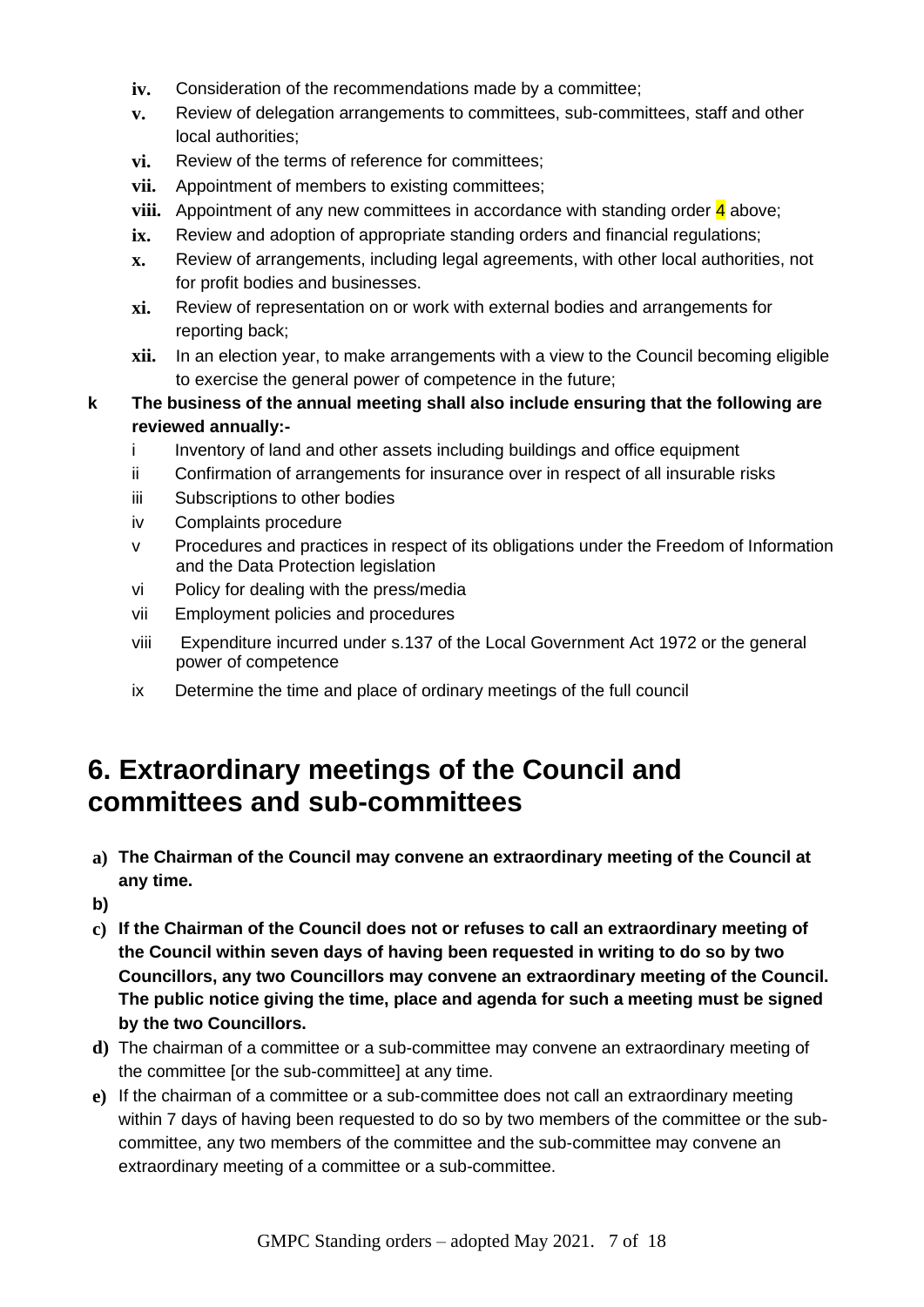## <span id="page-7-0"></span>**7. Previous resolutions**

- **a)** A resolution shall not normally be reversed within six months except either by a special motion, which requires written notice by at least six Councillors to be given to the Proper Officer in accordance with standing order  $9$  below, or by a motion moved in pursuance of the recommendation of a committee or a sub-committee.
- **b)** However, a motion may be proposed and seconded, without any need for notice, that the factual basis upon which a decision was originally taken has changed, and that order 7a shall not apply in this instance.

## <span id="page-7-1"></span>**8. Voting on appointments**

**a)** Where more than two persons have been nominated for a position to be filled by the Council and none of those persons has received an absolute majority of votes in their favour, the name of the person having the least number of votes shall be struck off the list and a fresh vote taken. This process shall continue until a majority of votes is given in favour of one person. A tie in votes may be settled by the casting vote exercisable by the chairman of the meeting.

### <span id="page-7-2"></span>**9. Motions for a meeting that require written notice to be given to the Proper Officer**

- **a)** A motion shall relate to the responsibilities of the meeting which it is tabled for and in any event shall relate to the performance of the Council's statutory functions, powers and obligations or an issue which specifically affects the Council's area or its residents.
- **b)** Subject to the chair's decision, no substantive matter liable to result in a motion may be discussed at a meeting unless it is on the agenda. No matter may be placed on the agenda unless written (including email) notice of its wording to the Proper Officer at least seven clear days before the meeting. Clear days do not include the day of the notice or the day of the meeting.
- **c)** No motion may be moved at a meeting unless **either** it is on the agenda and the mover has given notice of its wording to the Proper Officer at least **three** clear days before the meeting **or** it arises from discussion of a matter on the agenda and the chair agrees. Clear days do not include the day of the notice or the day of the meeting.
- **d)** The Proper Officer may, before including a motion on the agenda received in accordance with standing order  $9(b)$  above, correct obvious grammatical or typographical errors in the wording of the motion.
- **e)** If the Proper Officer considers the wording of a motion received in accordance with standing order  $9(b)$  above is not clear in meaning, the motion shall be rejected until the mover of the motion resubmits it in writing to the Proper Officer so that it can be understood at least six clear days before the meeting.
- **f)** If the wording or subject of a proposed motion is considered improper, the Proper Officer shall consult with the chairman of the forthcoming meeting or, as the case may be, the Councillors who have convened the meeting, to consider whether the motion shall be included in the agenda or rejected.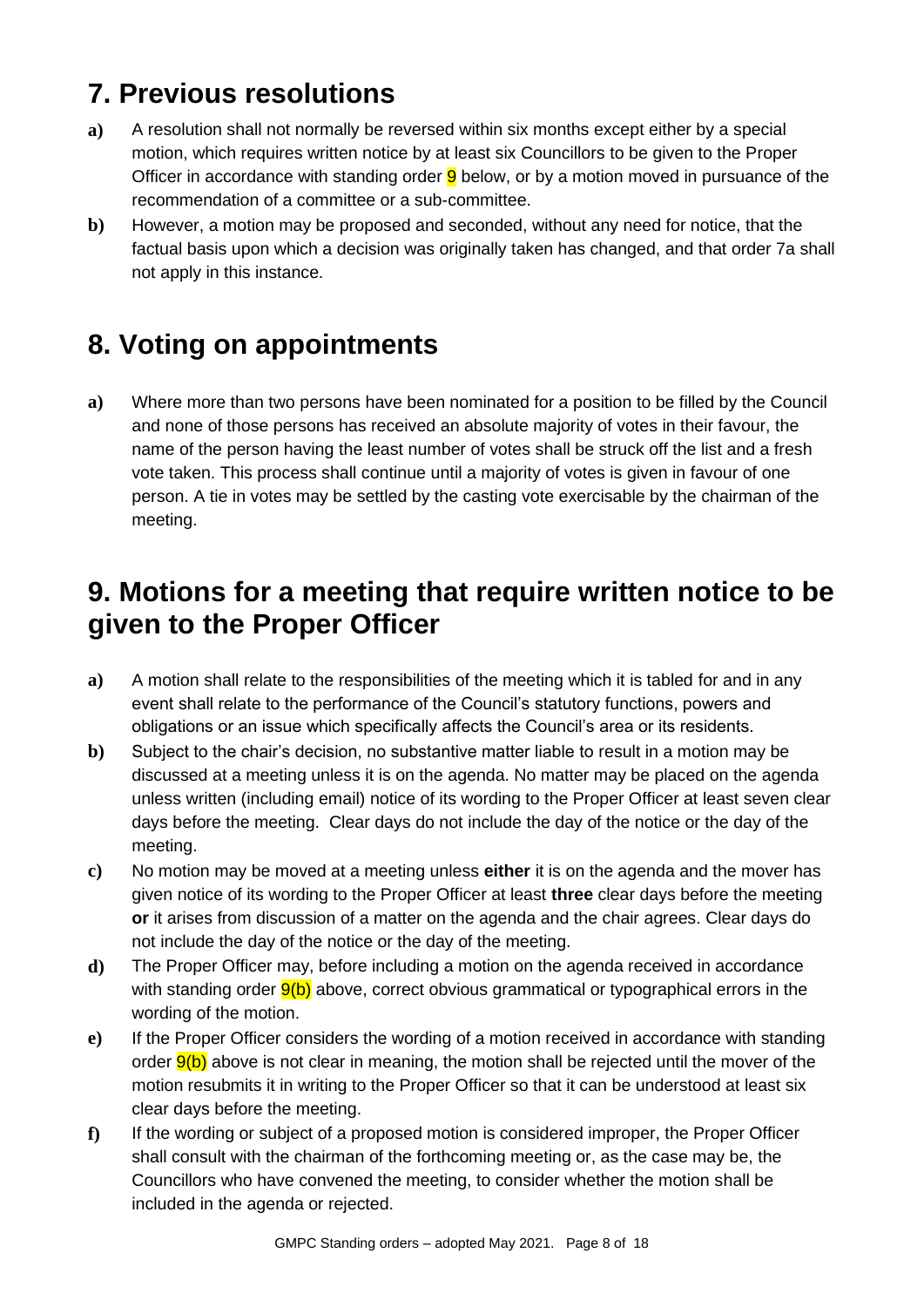- **g)** Subject to standing order  $9(e)$  above, the decision of the Proper Officer as to whether or not to include the motion on the agenda shall be final.
- **h)** Motions received shall be recorded in a book for that purpose and numbered in the order that they are received.
- **i)** Motions rejected shall be recorded in a book for that purpose with an explanation by the Proper Officer for their rejection.

## <span id="page-8-0"></span>**10. Motions at a meeting that do not require written notice**

- **a)** The following motions may be moved at a meeting without written notice to the Proper Officer;
	- **i.** to correct an inaccuracy in the draft minutes of a meeting;
	- **ii.** to move to a vote;
	- **iii.** to defer consideration of a motion;
	- iv. to refer a motion to a particular committee or sub-committee;
	- **v.** to appoint a person to preside at a meeting;
	- **vi.** to change the order of business on the agenda;
	- **vii.** to proceed to the next business on the agenda;
	- **viii.** to require a written report:
	- ix. to appoint a committee or sub-committee and their members;
	- **x.** to extend the time limits for speaking;
	- **xi.** to exclude the press and public from a meeting in respect of confidential or sensitive information which is prejudicial to the public interest;
	- **xii.** to not hear further from a Councillor or a member of the public;
	- **xiii.** to exclude a Councillor or member of the public for disorderly conduct;
	- **xiv.** to temporarily suspend the meeting;
	- **xv.** to suspend a particular standing order (unless it reflects mandatory statutory requirements);
	- **xvi.** to adjourn the meeting; or
	- **xvii.** to close the meeting.

## <span id="page-8-1"></span>**11. Handling confidential or sensitive information**

- **a)** The agenda, papers that support the agenda and the minutes of a meeting shall not disclose or otherwise undermine confidential or sensitive information which for special reasons would not be in the public interest.
- **b)** Councillors and staff shall not disclose confidential or sensitive information which for special reasons would not be in the public interest.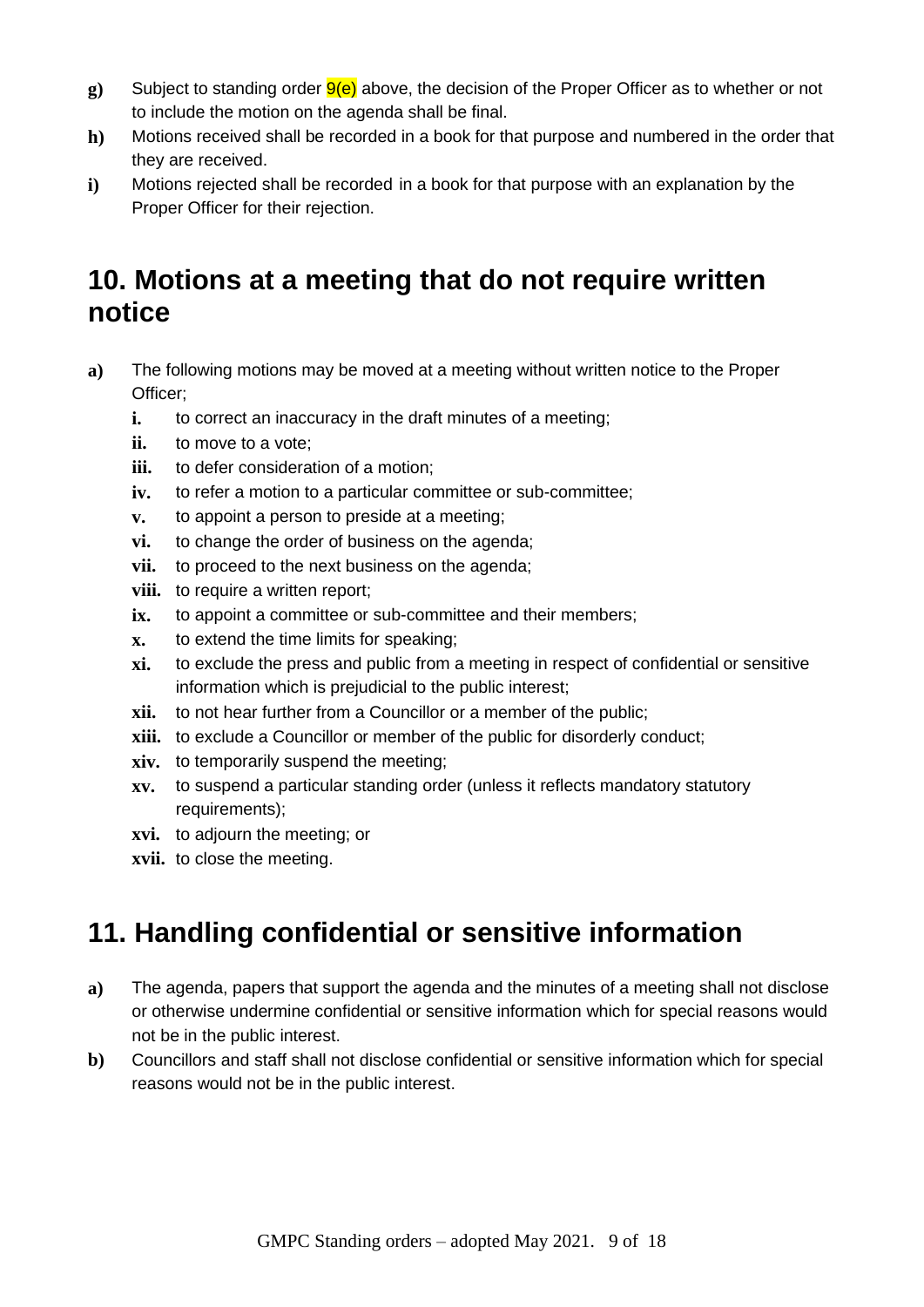# <span id="page-9-0"></span>**12. Draft minutes**

- **a)** If the draft minutes of a preceding meeting have been served on Councillors with the agenda to attend the meeting at which they are due to be approved for accuracy, they shall be taken as read.
- **b)** There shall be no discussion about the draft minutes of a preceding meeting except in relation to their accuracy. A motion to correct an inaccuracy in the draft minutes shall be moved in accordance with standing order  $10(a)$  but only if notice has previously been given to the Clerk and Chair requesting that a revision be made to the draft minutes..
- **c)** The accuracy of draft minutes, including any amendment(s) made to them, shall be confirmed by resolution and shall be signed by the chairman of the meeting and stand as an accurate record of the meeting to which the minutes relate.
- **d)** If the chairman of the meeting does not consider the minutes to be an accurate record of the meeting to which they relate, he shall sign the minutes and include a paragraph in the following terms or to the same effect:

"The chairman of this meeting does not believe that the minutes of the meeting of the …...... held on [date] in respect of …........ were a correct record but his view was not upheld by the meeting and the minutes are confirmed as an accurate record of the proceedings."

**e)** Upon a resolution which makes changes to and then confirms the accuracy of the minutes of a meeting, all official copies of the draft minutes or recordings of the meeting for which approved minutes exist shall be destroyed and Councillors shall make no official use of any copies they retain.

# <span id="page-9-1"></span>**13. Code of conduct and dispensations**

*See also standing order 3(t) above.* 

- **a)** All Councillors and non-Councillors with voting rights shall observe the code of conduct adopted by the Council.
- **b)** Unless he has been granted a dispensation, a Councillor or non-Councillor with voting rights shall withdraw from a meeting when it is considering a matter in which he has a disclosable pecuniary interest. He may return to the meeting after it has considered the matter in which he had the interest.
- **c)** Unless he has been granted a dispensation, a Councillor or non-Councillor with voting rights shall withdraw from a meeting when it is considering a matter in which he has another interest if so required by the Council's code of conduct. He may return to the meeting after it has considered the matter in which he had the interest.
- **d) Dispensation requests shall be in writing and submitted to the Proper Officer** as soon as possible before the meeting, or failing that, at the start of the meeting for which the dispensation is required.
- **e)** A decision as to whether to grant a dispensation shall be made by a meeting of the Council, or committee or sub-committee for which the dispensation is required and that decision is final.
- **f)** A dispensation request shall confirm:
	- **i.** the description and the nature of the disclosable pecuniary interest or other interest to which the request for the dispensation relates;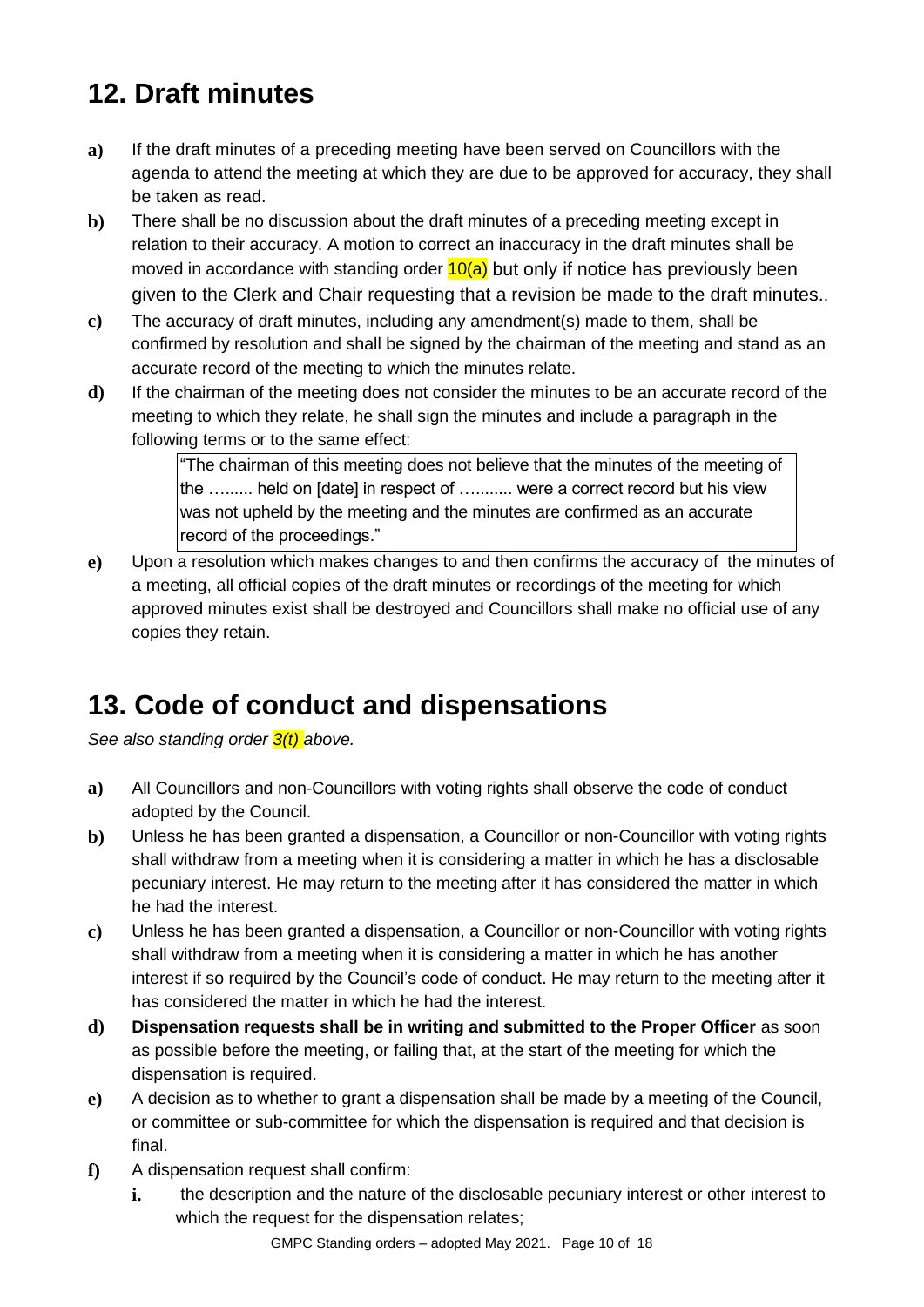- **ii.** whether the dispensation is required to participate at a meeting in a discussion only or a discussion and a vote;
- **iii.** the date of the meeting or the period (not exceeding four years) for which the dispensation is sought; and
- **iv.** an explanation as to why the dispensation is sought.
- **g**) Subject to standing orders  $13(d)$  and  $(f)$  above, dispensations requests shall be considered by the Proper Officer before the meeting or, if this is not possible, at the beginning of the meeting of the Council, or committee or a sub-committee for which the dispensation is required] OR [at the beginning of the meeting of the Council, or committee or sub-committee for which the dispensation is required.
- **h) A dispensation may be granted in accordance with standing order 13(e) above if having regard to all relevant circumstances the following applies:**
	- **i. without the dispensation the number of persons prohibited from participating in the particular business would be so great a proportion of the meeting transacting the business as to impede the transaction of the business or**
	- **ii. granting the dispensation is in the interests of persons living in the Council's area or**
	- **iii. it is otherwise appropriate to grant a dispensation.**

#### <span id="page-10-0"></span>**14. Code of conduct complaints**

- **a)** Upon notification by the District Council that it is dealing with a complaint that a Councillor or non-Councillor with voting rights has breached the Council's code of conduct, the Proper Officer shall, subject to standing order 11 above, report this to the Council.
- **b**) Where the notification in standing order  $\frac{14(a)}{a}$  above relates to a complaint made by the Proper Officer, the Proper Officer shall notify the Chairman of Council of this fact, and the Chairman shall nominate another staff member to assume the duties of the Proper Officer in relation to the complaint until it has been determined and the Council has agreed what action, if any, to take in accordance with standing order  $14(d)$  below.
- **c)** The Council may:
	- **i.** provide information or evidence where such disclosure is necessary to progress an investigation of the complaint or is required by law;
	- **ii.** seek information relevant to the complaint from the person or body with statutory responsibility for investigation of the matter;
- **d) Upon notification by the District or Unitary Council that a Councillor or non-Councillor with voting rights has breached the Council's code of conduct, the Council shall consider what, if any, action to take against him or her. Such action excludes disqualification or suspension from office.**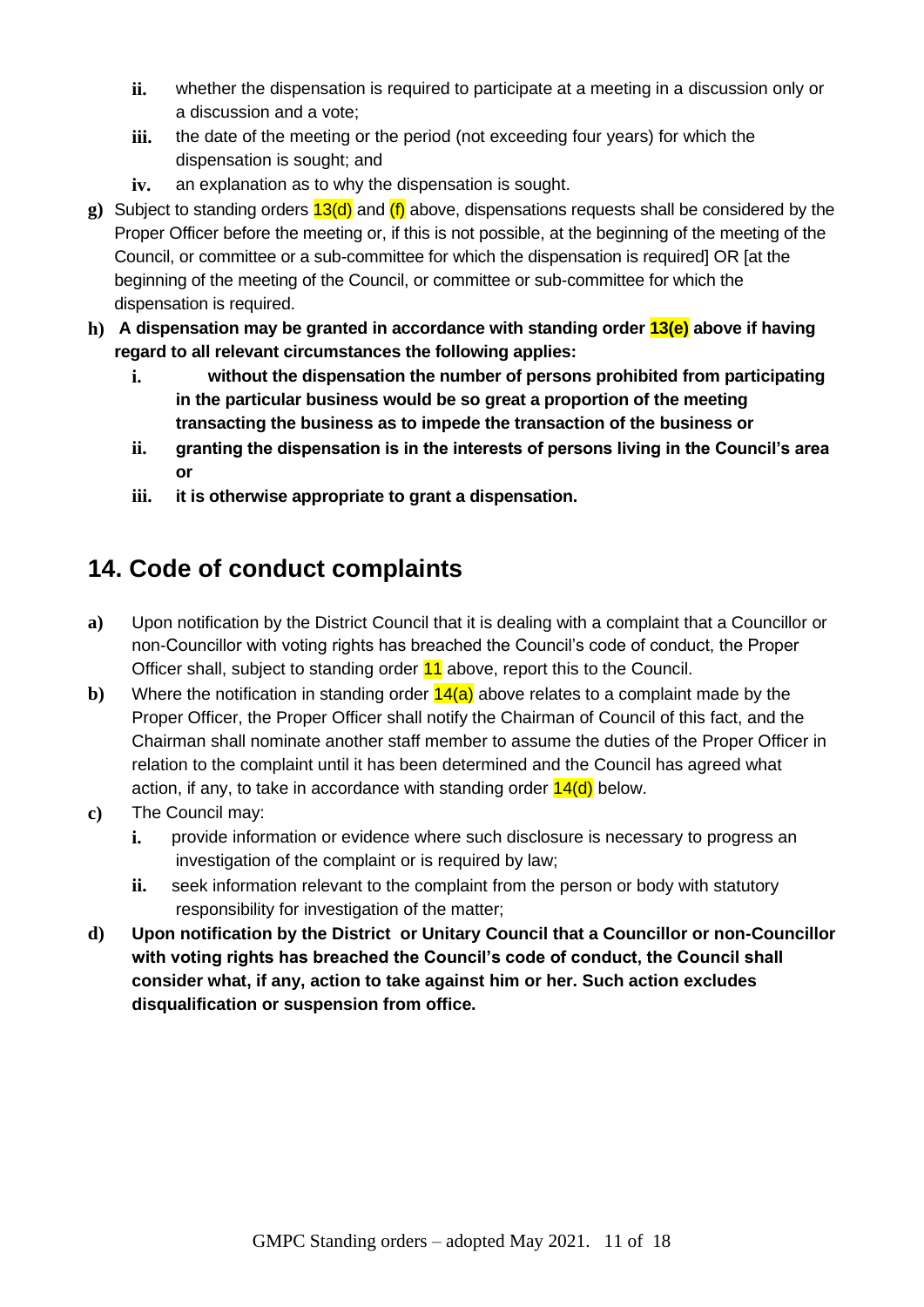## <span id="page-11-0"></span>**15. Proper Officer**

- **a)** The Proper Officer shall be either (i) the clerk or (ii) other staff member(s) nominated by the Council to undertake the work of the Proper Officer when the Proper Officer is absent.
- **b)** The Proper Officer shall:
	- i. **at least three clear days before a meeting of the Council, a committee and a subcommittee serve on Councillors a summons, by email, confirming the time, place and the agenda provided any such email contains the electronic signature and title of the Proper Officer.**

*See standing order 3(b) above for the meaning of clear days for a meeting of a full Council and standing order 3 (c) above for a meeting of a committee.*

ii. **give public notice of the time, place and agenda at least three clear days before a meeting of the Council or a meeting of a committee** or a sub-committee **(provided that the public notice with agenda of an extraordinary meeting of the Council convened by Councillors is signed by them);**

*See standing order 3(b) above for the meaning of clear days for a meeting of a full Council and standing order 3(c) above for a meeting of a committee.*

- iii. subject to standing order  $9$  above, include on the agenda all motions in the order received unless a Councillor has given written notice at least six days before the meeting confirming his withdrawal of it;
- iv. **convene a meeting of full Council for the election of a new Chairman of the Council, occasioned by a casual vacancy in his office;**
- v. facilitate inspection of the minute book by local government electors;
- vi. **receive and retain copies of bye-laws made by other local authorities;**
- vii. hold acceptance of office forms from Councillors;
- viii. hold a copy of every Councillor's register of interests;
- ix. assist with responding to requests made under the Freedom of Information Act 2000 and Data Protection Act 1998, in accordance with and subject to the Council's policies and procedures relating to the same;
- x. receive and send general correspondence and notices on behalf of the Council except where there is a resolution to the contrary;
- xi. liaise, as appropriate, with the Council's Data Protection Officer (if there is one);
- xii. manage the organisation, storage of, access to and destruction of information held by the Council in paper and electronic form;
- xiii. arrange for legal deeds to be executed; *See also standing order 22 below.*
- xiv. arrange or manage the prompt authorisation, approval, and instruction regarding any payments to be made by the Council in accordance with the Council's financial regulations;
- xv. record every planning application notified to the Council and the Council's response to the local planning authority in a book for such purpose;
- xvi. refer a planning application received by the Council to the Chairman of the Planning Committee] within two working days of receipt to facilitate an extraordinary meeting if the nature of a planning application requires consideration before the next ordinary meeting of Planning committee];
- xvii. manage access to information about the Council via the publication scheme; and
- xviii. retain custody of the seal of the Council (if any) which shall not be used without a resolution to that effect.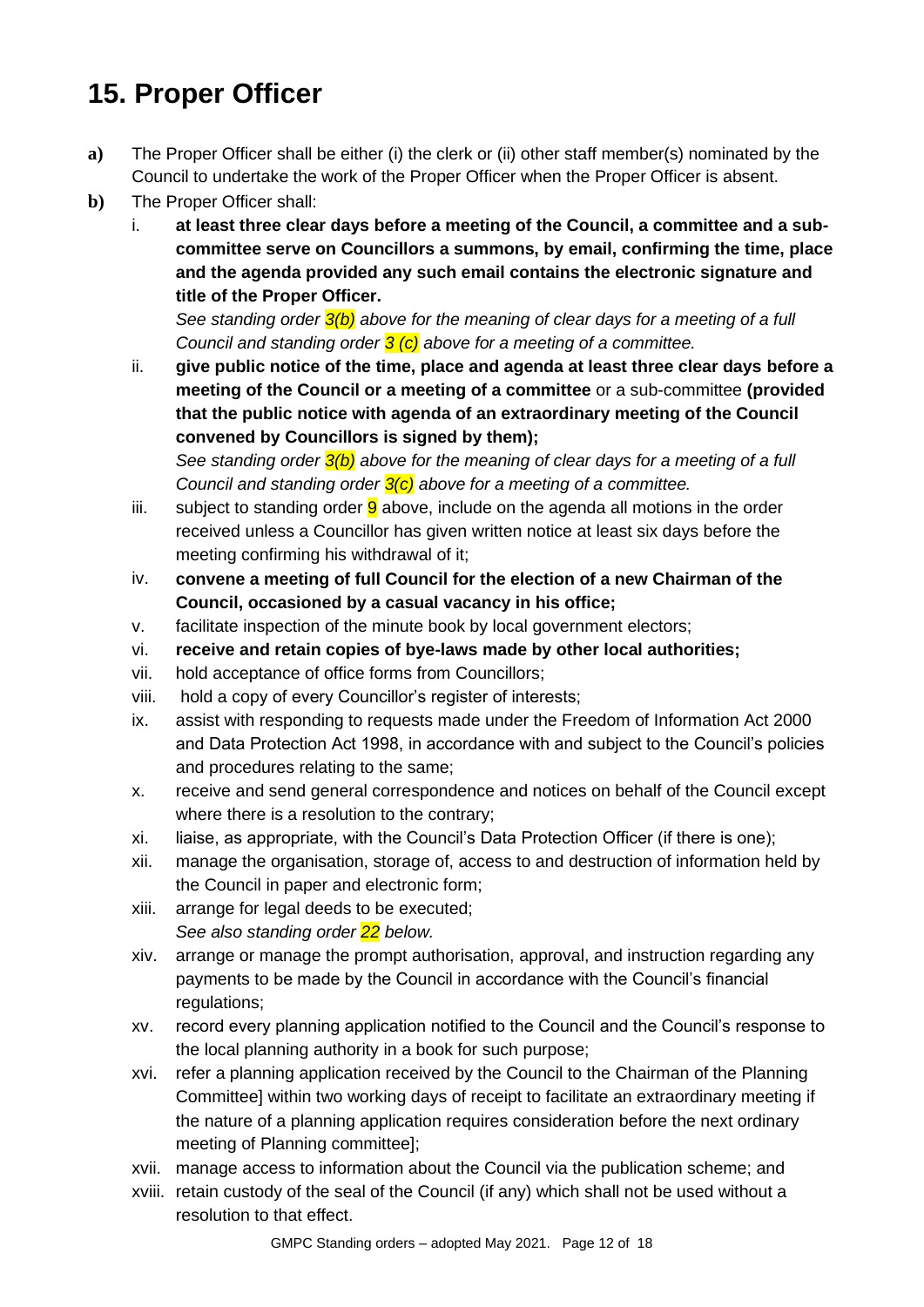*See also standing order 22 below.*

## <span id="page-12-0"></span>**16. Responsible Financial Officer**

**a)** The Council shall appoint appropriate staff member(s) to undertake the work of the Responsible Financial Officer when the Responsible Financial Officer is absent.

### <span id="page-12-1"></span>**17. Accounts and accounting statements**

- **a)** "Proper practices" in standing orders refer to the most recent version of Governance and Accountability for Local Councils – a Practitioners' Guide (England).
- **b)** All payments by the Council shall be authorised, approved and paid in accordance with the law, proper practices and the Council's financial regulations.
- **c)** The Responsible Financial Officer shall supply to each Councillor as soon as practicable after 30 June, 30 September and 31 December in each year a statement to summarise:
	- i. the Council's receipts and payments or income and expenditure for each quarter;
	- ii. the Council's aggregate receipts and payments or income and expenditure for the year to date;

iii. the balances held at the end of the quarter being reported which includes a comparison with the budget for the financial year and highlights any actual or potential overspends.

- **d)** As soon as possible after the financial year end at 31 March, the Responsible Financial Officer shall provide:
	- i. each Councillor with a statement summarising the Council's receipts and payments or income and expenditure for the last quarter and the year to date for information; and
	- ii. to the full Council the accounting statements for the year in the form of Section 1 of the annual return, as required by proper practices, for consideration and approval.
- **e)** The year end accounting statements shall be prepared in accordance with proper practices and applying the form of accounts determined by the Council (receipts and payments, or income and expenditure) for a year to 31 March. A completed draft annual return shall be presented to each Councillor before the end of the following month of May. The annual return of the Council, which is subject to external audit, including the annual governance statement, shall be presented to Council for consideration and formal approval before 30 June.

## <span id="page-12-2"></span>**18. Financial controls and procurement**

- **a)** The Council shall consider and approve financial regulations drawn up by the Responsible Financial Officer, which shall include detailed arrangements in respect of the following:
	- i. the keeping of accounting records and systems of internal controls;
	- ii. the assessment and management of financial risks faced by the Council;
	- iii. the work of the independent internal auditor in accordance with proper practices and the receipt of regular reports from the internal auditor, which shall be required at least annually;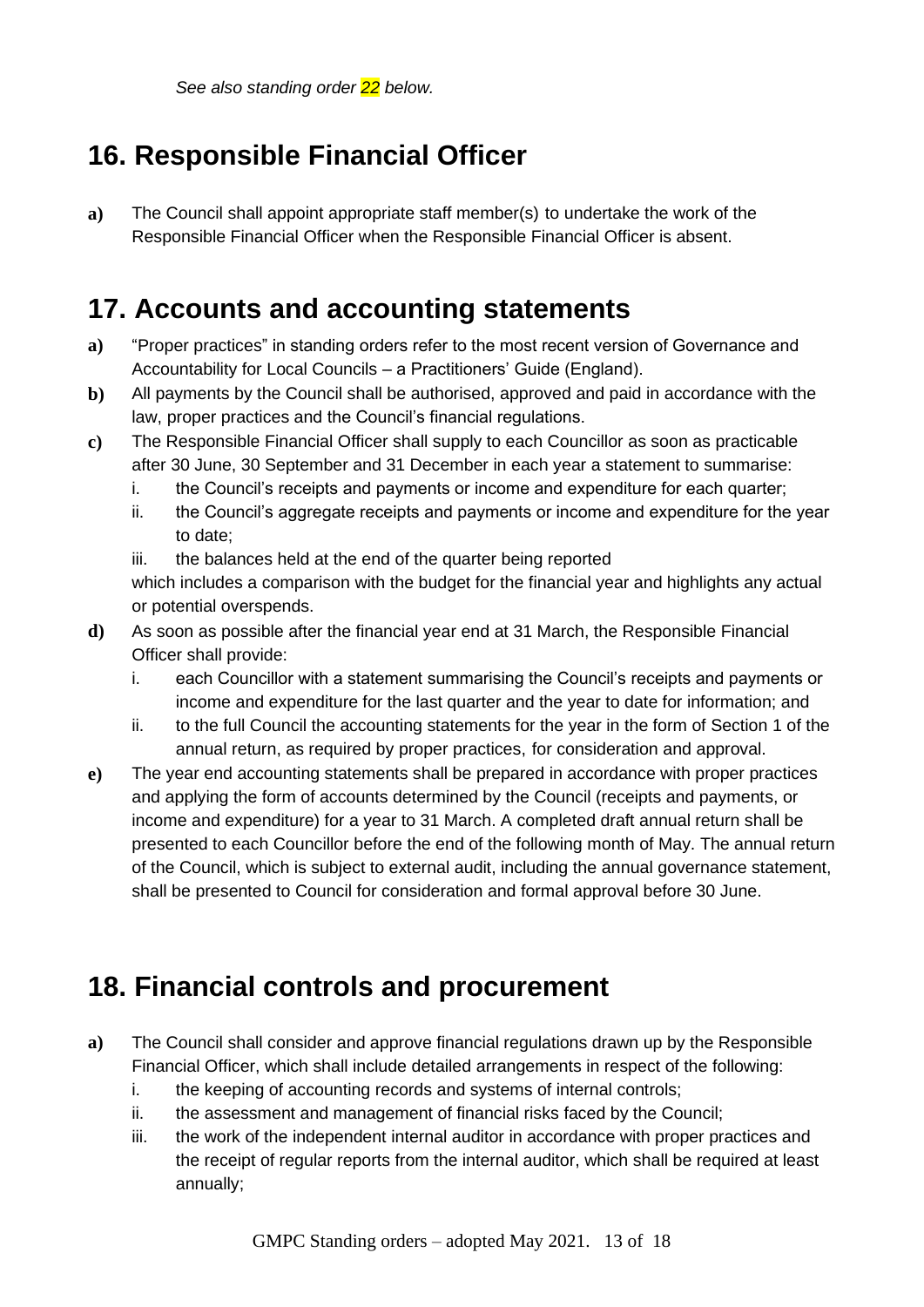- iv. the inspection and copying by Councillors and local electors of the Council's accounts and/or orders of payments; and
- v. whether contracts with an estimated value below **£25,000** due to special circumstances are exempt from a tendering process or procurement exercise.
- **b)** Financial regulations shall be reviewed regularly and at least annually for fitness of purpose.
- **c) A public contract regulated by the Public Contracts Regulations 2015 with an estimated value in excess of £25,000 but less than the relevant thresholds in standing order 18(f) is subject to Regulations 109-114 of the Public Contracts Regulations 2015 which include a requirement on the Council to advertise the contract opportunity on the Contracts Finder website regardless of what other means it uses to advertise the opportunity unless it proposes to use an existing list of approved suppliers (framework agreement).**
- **d)** Subject to additional requirements in the financial regulations of the Council, the tender process for contracts for the supply of goods, materials, services or the execution of works shall include, as a minimum, the following steps:
	- i. a specification for the goods, materials, services or the execution of works shall be drawn up;
	- ii. an invitation to tender shall be drawn up to confirm (i) the Council's specification (ii) the time, date and address for the submission of tenders (iii) the date of the Council's written response to the tender and (iv) the prohibition on prospective contractors contacting Councillors or staff to encourage or support their tender outside the prescribed process;
	- iii. the invitation to tender shall be advertised on the parish council's website and in any other manner that is appropriate;
	- iv. tenders are to be submitted in writing in a sealed marked envelope addressed to the Proper Officer;
	- v. tenders shall be opened by the Proper Officer in the presence of at least one Councillor after the deadline for submission of tenders has passed;
	- vi. tenders are to be reported to and considered by the appropriate meeting of the Council or a committee or sub-committee with delegated responsibility.
- **e)** Neither the Council, nor a committee or a sub-committee with delegated responsibility for considering tenders, is bound to accept the lowest value tender.
- **f) A public contract regulated by the Public Contracts Regulations 2015 with an estimated value in excess of £181,302 for a public service or supply contract or in excess of £4,551,413 for a public works contract (or other thresholds determined by the European Commission every two years and published in the Official Journal of the European Union (OJEU)) shall comply with the relevant procurement procedures and other requirements in the Public Contracts Regulations 2015 which includeadvertising the contract opportunity on the Contracts Finder website and in OJEU.**
- **g) A public contract in connection with the supply of gas, heat, electricity, drinking water, transport services, or postal services to the public; or the provision of a port or airport; or the exploration for or extraction of gas, oil or solid fuel with an estimated value in excess of £363,424 for a supply, services or design contract; or in excess of £4,551,413 for a works contract; or £820,370 for a social and other specific services contract (or other thresholds determined by the European Commission every two years and published in OJEU) shall comply with the relevant procurement procedures and other requirements in the Utilities Contracts Regulations 2016.**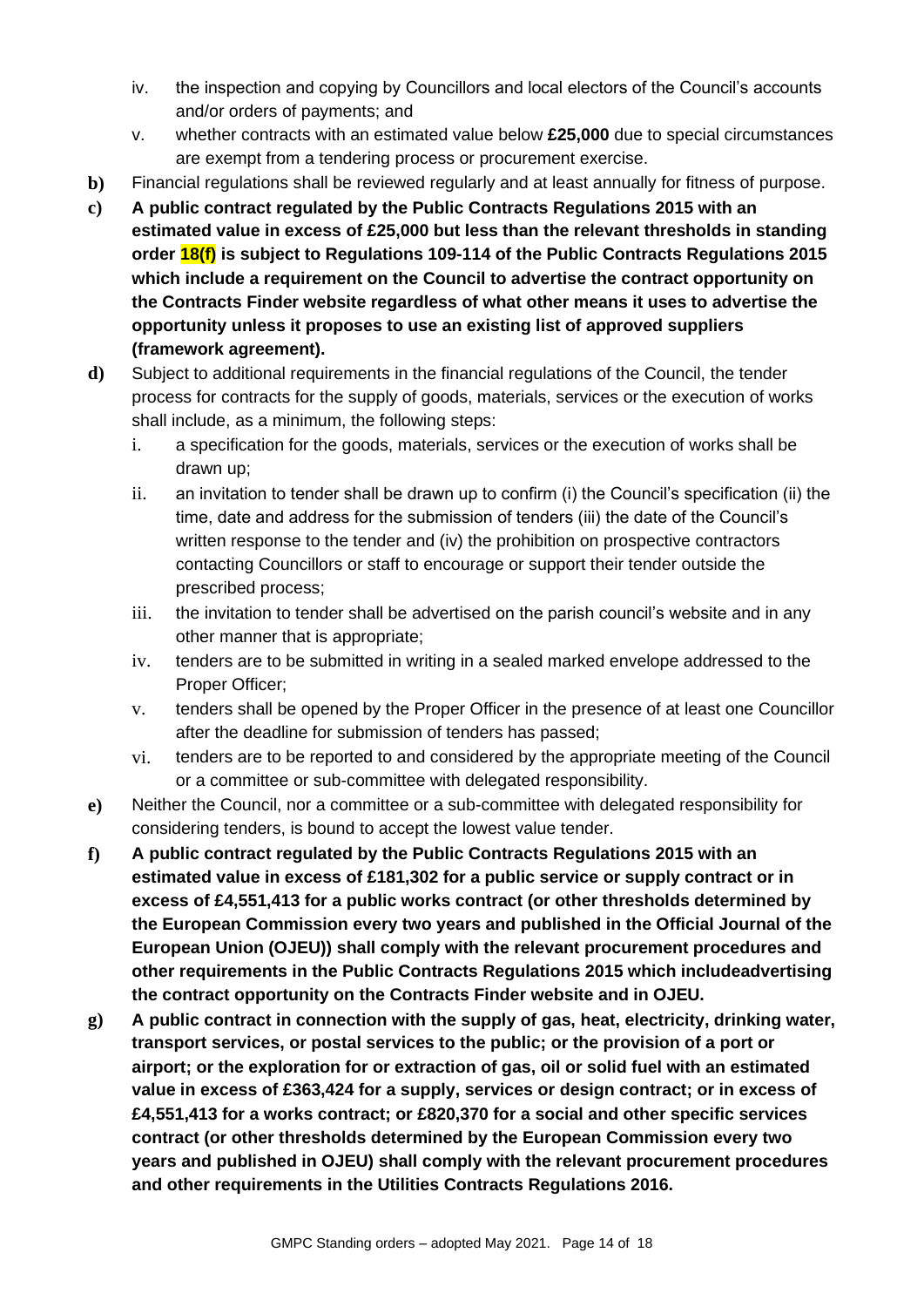## <span id="page-14-0"></span>**19. Handling staff matters**

- **a)** A matter personal to a member of staff that is being considered by a meeting of Council or the Finance and General Purposes committee is subject to standing order 11 above.
- **b)** Subject to the Council's policy regarding absences from work, the Council's most senior member of staff shall notify the chairman of Finance and General Purposes committee or, if he is not available, the vice-chairman of Finance and General Purposes committee of absence occasioned by illness or other reason and that person shall report such absence to Finance and General Purposes committee at its next meeting.
- **c)** The chairman of Finance and General Purposes committee or in his absence, the vicechairman shall upon a resolution conduct a review of the performance and annual appraisal of the work of the clerk. The reviews and appraisal shall be reported in writing and is subject to approval by resolution by Finance and General Purposes committee.
- **d)** Subject to the Council's policy regarding the handling of grievance matters, the Council's most senior employee (or other employees) shall contact the chairman of Finance and General Purposes committee or in his absence, the vice-chairman of Finance and General Purposes committee in respect of an informal or formal grievance matter, and this matter shall be reported back and progressed by resolution of Finance and General Purposes committee.
- **e)** Subject to the Council's policy regarding the handling of grievance matters, if an informal or formal grievance matter raised by the clerk relates to the chairman or vice-chairman of Finance and General Purposes committee, this shall be communicated to another member of Finance and General Purposes committee, which shall be reported back and progressed by resolution of Finance and General Purposes committee.
- **f)** Any persons responsible for all or part of the management of staff shall treat the written records of all meetings relating to their performance, capabilities, grievance or disciplinary matters as confidential and secure.
- **g)** The Council shall keep all written records relating to employees secure. All paper records shall be secured and locked and electronic records shall be password protected and encrypted.
- **h)** Only persons with line management responsibilities shall have access to staff records referred to in standing orders  $19(f)$  and  $(g)$  above if so justified.
- **i)** Access and means of access by keys and/or computer passwords to records of employment referred to in standing orders  $19(f)$  and  $(q)$  above shall be provided only to the clerk, assistant clerk and the Chairman of the Council.

## <span id="page-14-1"></span>**20. Requests for information**

*See also standing order 21*

- a) **In accordance with freedom of information legislation, the Council shall publish information in accordance with its publication scheme and respond to requests for information held by the Council.**
- b) [*If gross annual income or expenditure (whichever is higher) does not exceed £25,000*] **The Council shall publish information in accordance with the requirements of the Smaller Authorities (Transparency Requirements) (England) Regulations 2015.**

OR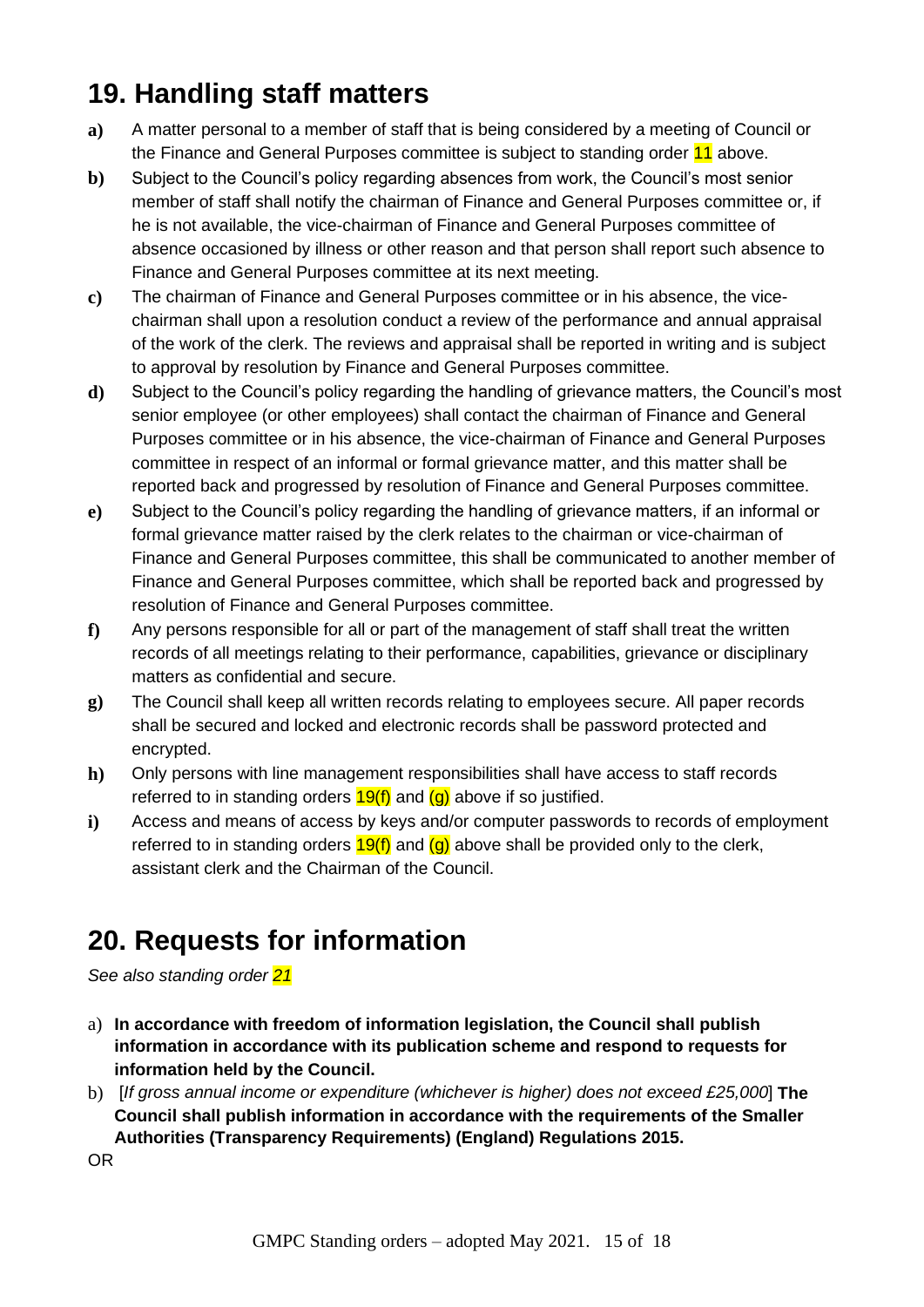c) [*If gross annual income or expenditure (whichever is the higher) exceeds £200,000*] **The Council, shall publish information in accordance with the requirements of the Local Government (Transparency Requirements) (England) Regulations 2015**.

#### <span id="page-15-0"></span>**21. RESPONSIBILITIES UNDER DATA PROTECTION LEGISLATION**

(Below is not an exclusive list). *See also standing order 11.*

- **a)** The Council may appoint a Data Protection Officer.
- **b) The Council shall have policies and procedures in place to respond to an individual exercising statutory rights concerning his personal data.**
- **c) The Council shall have a written policy in place for responding to and managing a personal data breach.**
- **d) The Council shall keep a record of all personal data breaches comprising the facts relating to the personal data breach, its effects and the remedial action taken.**
- **e) The Council shall ensure that information communicated in its privacy notice(s) is in an easily accessible and available form and kept up to date.**
- **f) The Council shall maintain a written record of its processing activities.**

#### <span id="page-15-1"></span>**22. Relations with the press/media**

**a)** Requests from the press or other media for an oral or written comment or statement from the Council, its Councillors or staff shall be handled in accordance with the Council's policy in respect of dealing with the press and/or other media.

#### <span id="page-15-2"></span>**23. Execution and sealing of legal deeds**

*See also standing orders 15(b)(xii) and (xvii) above.*

- **a)** A legal deed shall not be executed on behalf of the Council unless authorised by a resolution.
- **b) Subject to standing order 22(a) above, any two Councillors may sign, on behalf of the Council, any deed required by law and the Proper Officer shall witness their signatures.**

## <span id="page-15-3"></span>**24. Communicating with District and County or Unitary Councillors**

**a)** An invitation to attend a meeting of the Council may be sent, together with the agenda, to the ward Councillor(s) of the District and County Council OR unitary Council representing the area of the Council.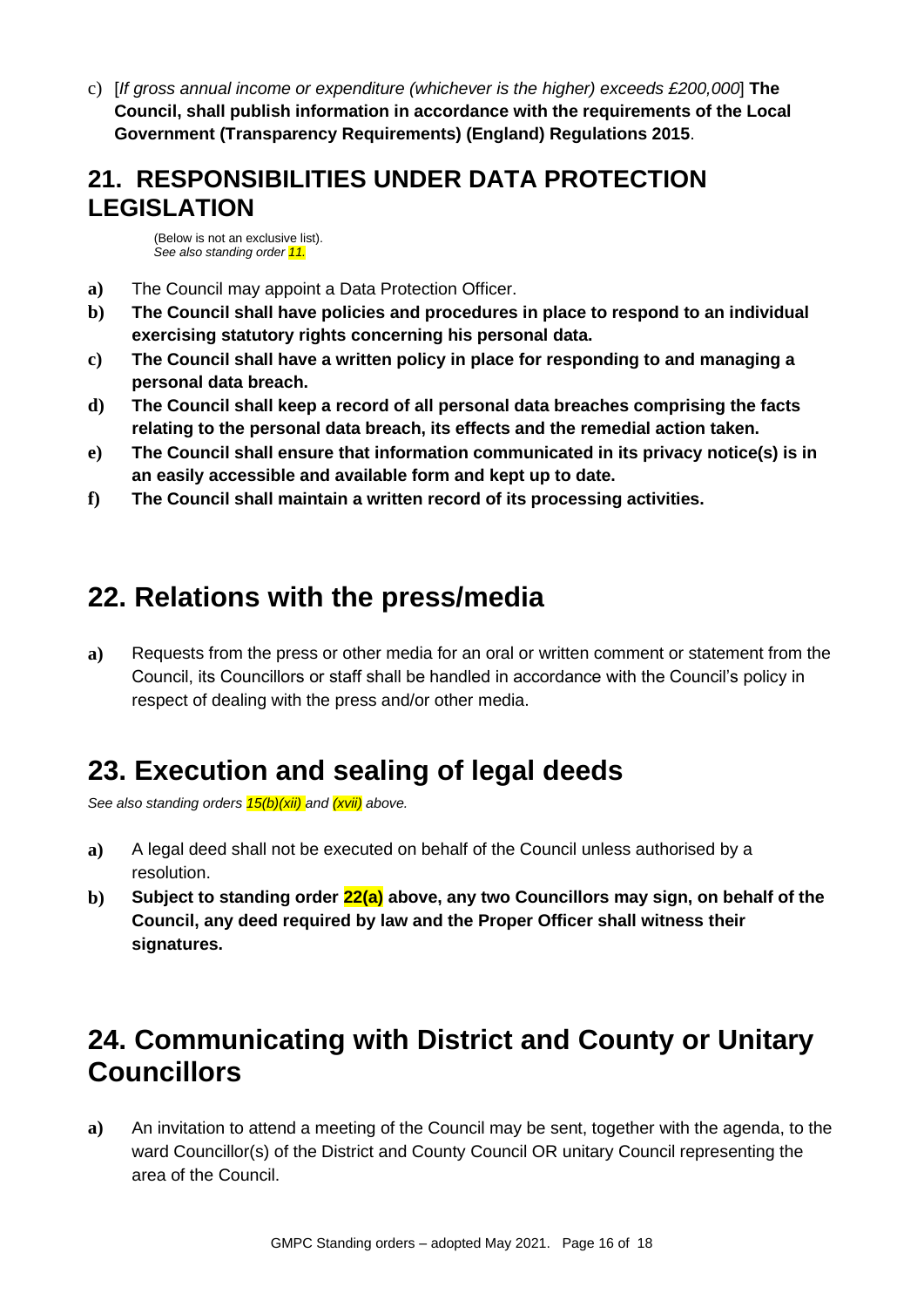**b)** Unless the Council determines otherwise, a copy of each letter sent to the District and County Council OR unitary Council shall be sent to the ward Councillor(s) representing the area of the Council.

## <span id="page-16-0"></span>**25. Restrictions on Councillor activities**

a. Unless authorised by a resolution, no Councillor shall:

 $i$ .

ii. issue orders, instructions or directions.

## <span id="page-16-1"></span>**26. Standing orders generally**

- **a)** All or part of a standing order, except one that incorporates mandatory statutory requirements (mandatory statutory requirements are in **bold type**), may be suspended by resolution in relation to the consideration of an item on the agenda for a meeting.
- **b**) A motion to add to or vary or revoke one or more of the Council's standing orders, except one that incorporates mandatory statutory requirements, shall be proposed by a special motion, the written notice by at least six Councillors to be given to the Proper Officer in accordance with standing order **9** above.
- **c)** The Proper Officer shall provide a copy of the Council's standing orders to a Councillor as soon as possible.
- **d)** The decision of the chairman of a meeting as to the application of standing orders at the meeting shall be final.

# **27. Remote Meetings**

In the circumstances that regulations permit remote meetings the following applies:-

- **a)** Voting all attendees with access to video conferencing, and therefore are visible, voting is by show of hands. All attendees present, but by telephone conferencing only, voting shall be by a roll call.
- **b)** Meeting notifications and agendas will be made available on the council's website, and where possible noticeboards. Video/teleconferencing access to the meeting will available to the public and press.
- **c)** Minutes will be published as usual on the parish council's website, or copies are available on request to the clerk.

## **28. Delegated Power to Clerk**

In the event that a matter arises where a decision must be made in order to comply with a commercial or statutory deadline and cannot be postponed for consideration at a scheduled meeting of the council, and that the Clerk and Chair agree is not sufficient to justify an Extraordinary General meeting, the Clerk in consultation with the Chair shall have delegated authority to make decisions on behalf of the council. This shall be carried out after consultation with members by electronic means or telephone, allowing **5** days for responses where possible. For matters involving expenditure of over **£500** but under **£4000**, a majority of all councillors shall authorise the Clerk to act. It shall not be used for matters involving expenditure of over **£4000.** If